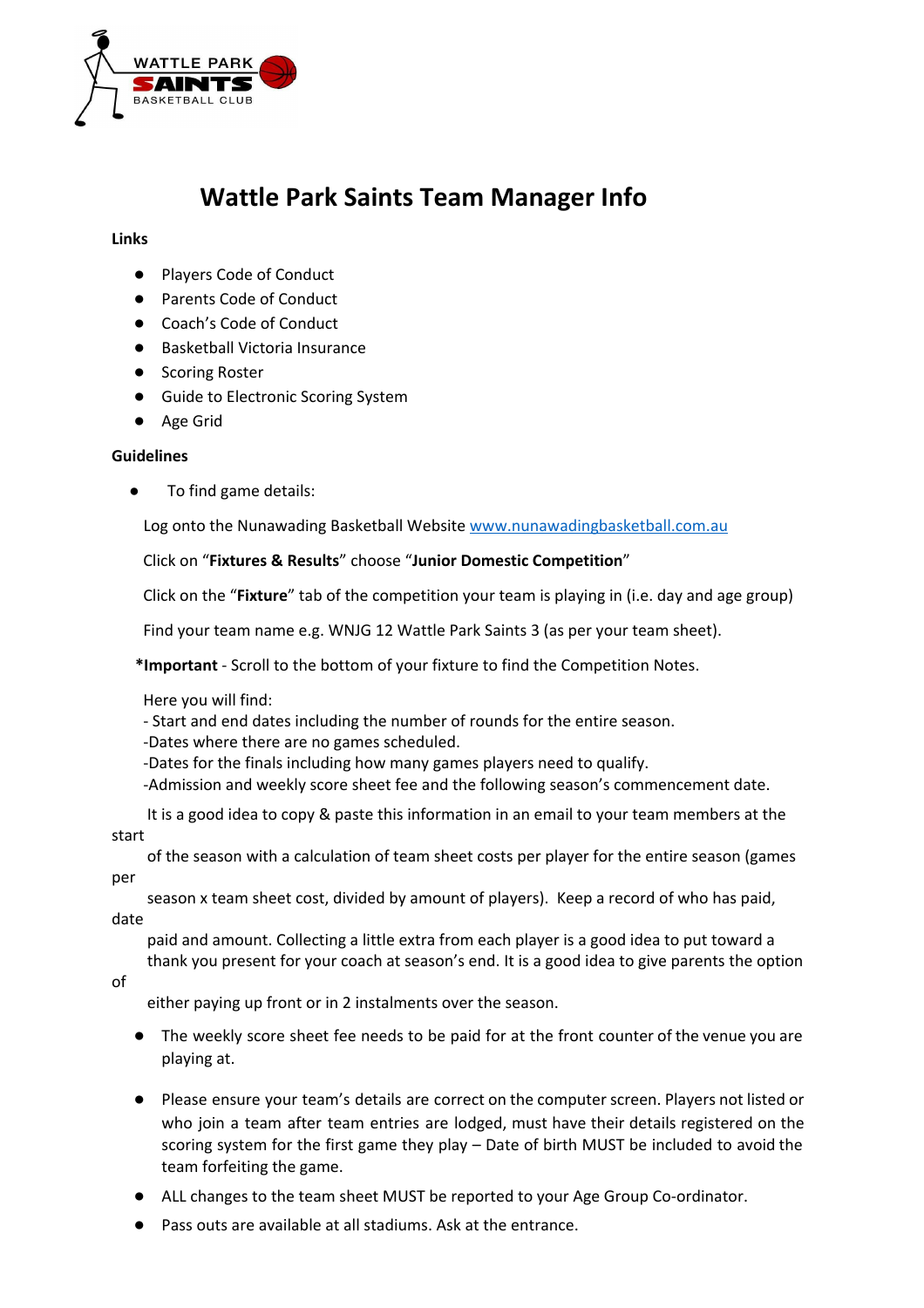- Organise a scoring roster. Everyone is to take a turn (excluding the coach). If someone is unsure how to score, have a knowledgeable person sit with them to assist. There MUST be a representative from each team at the score bench. It is MEBA policy that scorers MUST be at least 15 years of age.
- Please ensure that there is a parent present at every training, other than the coach, (from a safety viewpoint if there is an accident at one of the training venues it is important to have a parent in attendance to tend to the injured player and transport for appropriate treatment).
- If your team needs to cancel a training session please advise age coordinator (listed on top right corner of the team sheet) and training venue coordinator Linda Jones 0421 341 438.
- Remember you have 10 minutes on the score clock to field a minimum of 4 players to start the game. A point for every minute you delay is awarded to the opponents at half time by the referees. Be the team at the score bench who is ready to go at the start of the game and work in a positive manner with the opposition's scoring official.
- If you know you are short of players prior to the day, call you Age Group Co-ordinator. A player from the age group below in the same or lower grade may play. If you are stuck at the last minute with less than four/five players – to save a fine of \$110 (\$90 if notified within 24 hrs) being imposed, find someone in a Wattle Park Saints uniform from another court, ask if they will play to save the team being fined. The game may not count, but you have saved the team a fine. Be mindful - teams must pay their own walkover fines.
- To qualify to play in finals If a player falls short of qualifying to play in finals due to an extended school trip or an injury, they must provide a letter from their doctor/physio or school stating the date's games could not be played. These should be forwarded to your Age Group Co-ordinator at least 10 days before the first final.
- During the grading phase your fixtures will be posted a couple of days before the game. Following this, a season fixture will be available online. If you do not have access to the internet then you should call someone who does. Teams rely of their Team Manager to advise them of game times.
- If a player is injured during the course of a game, it is imperative (for insurance purposes) that the injury is listed on the scoring computer. Game referees can assist you with this. Even if you don't think the injury is of huge significance it is better to be safe than sorry. Please let your Age Group Co-ordinator know of any significant injuries that occur during training sessions or games so they can follow up with the players.
- At no time can you/anyone contact MEBA directly. Which means NO telephone calls, emails and NO knocking on the MEBA office door. All communication must be through the Age Group Co-ordinator. This is MEBA policy and taken seriously. Alternatively, if you feel you cannot speak with your Age Group Co-ordinator about a particular matter, feel free to email the Registrar on [wattleparksaints@gmail.com](mailto:wattleparksaints@gmail.com) and your email will be confidentially passed on to the President.
- If you have any uniform issues please contact Jane Sutherland on 0420 926 741 or at [jsutherlandathome@gmail.com.](mailto:jsutherlandathome@gmail.com) Please also contact Jane and age group co-ordinator if